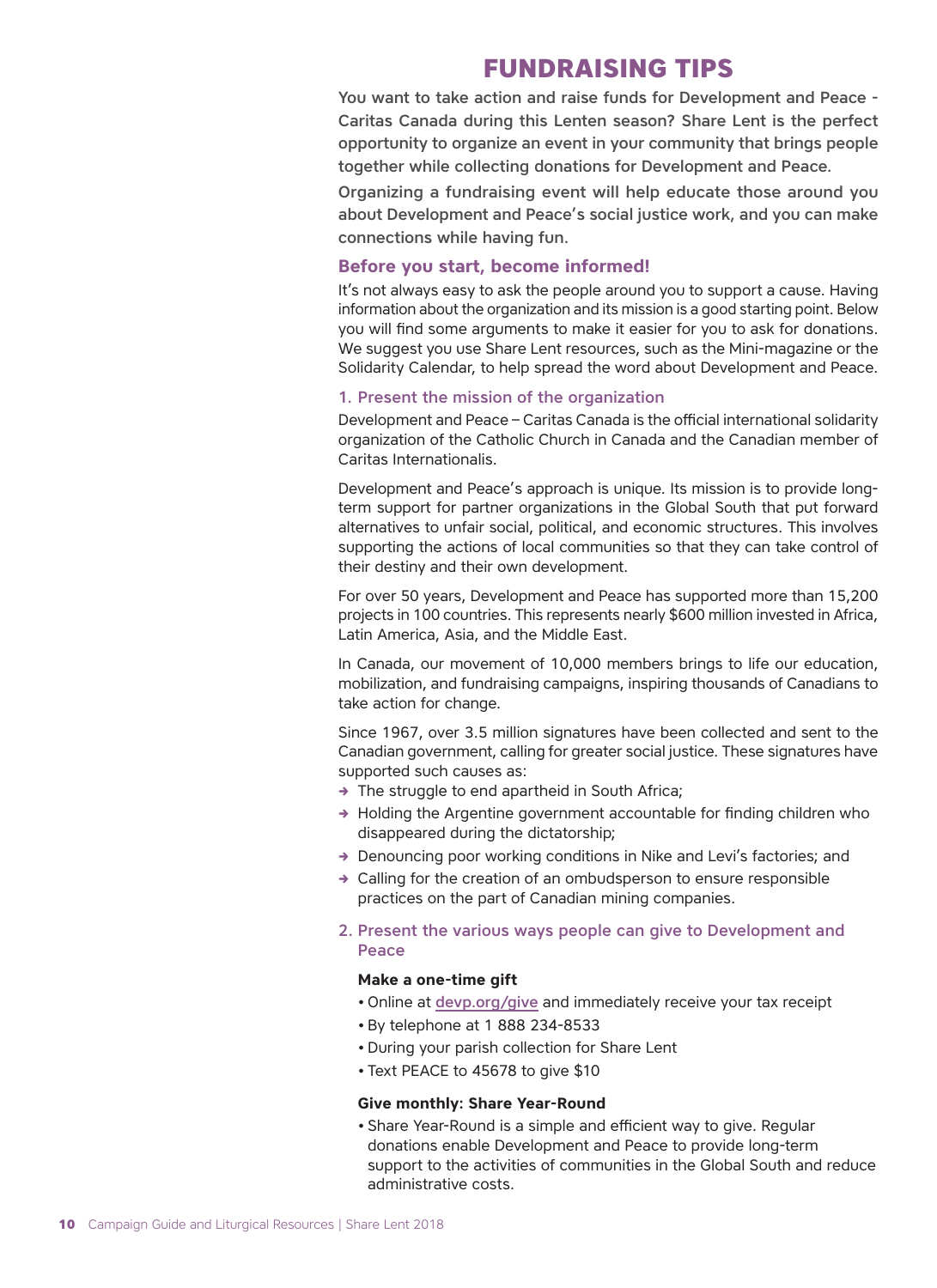- A tax receipt for the total amount of your donations made throughout the year will be mailed to you in February of the following year.
- To learn more or to Share Year-Round: [devp.org/shareyearround](http://www.devp.org/shareyearround).

## **Other ways to give**

• Planned gifts, In Memoriam donations, etc. To find out more, go to: [devp.org/donate](http://www.devp.org/donate).

## **Organize a fundraising activity**

# **How to organize a fundraising event**

Here are some tips to help you with the process.

#### 1. Be creative

Choose a fundraising activity that fits your interests, strengths, resources and availability, and that will be engaging to your target audience.

#### 2. Determine your goal

Set the amount you would like to raise and plan a budget to limit your expenses. Make sure your goal is simple and achievable.

#### 3. Form a team

Build a small team to help you. Recruit your friends, colleagues, and/or family members. You can also ask businesses in your area to support your event through donations in-kind or sponsorships.

#### 4. Take action

Establish your action plan and obtain the necessary permits. You can often find information on local government websites. Identify and book your suppliers, as needed.

#### 5. Communicate

Mandate someone to promote your activity on social media and/or in your local media. You can send a press release to your local newspaper or make an announcement in its community calendar. Take photos at the event and post them on social media. You could also write a blog post for the Development and Peace website. Share the results of your work by writing to lent@devp.org, tagging @devpeace, or by contacting your Development and Peace animator. We can share the success of your event on our website and/or social media, which can inspire others to organize something similar.

#### 6. Say thanks

Last, but not least, contact the people who supported you to thank them and tell them the results of your activity. This strengthens connections and helps to keep donors on board while encouraging them to take part in future events!

#### 7. Send donations to Development and Peace

- Encourage your donors to give online. They will automatically be issued a tax receipt.
- Send donations received during your activity to:

Development and Peace 1425 René-Lévesque Blvd. West, 3rd floor Montreal (Quebec) H3G 1T7

Cheques and money orders must be made out to Development and Peace.



Visit [devp.org/lent/fundraising](http://www.devp.org/lent/fundrai-sing) to:

- •Find out if donations from the activity you are organizing are eligible, partially eligible, or ineligible for a tax receipt from Development and Peace.
- •Print, complete and send the Organizer's Report.
- •Discover more documents to help you organize fundraising activities.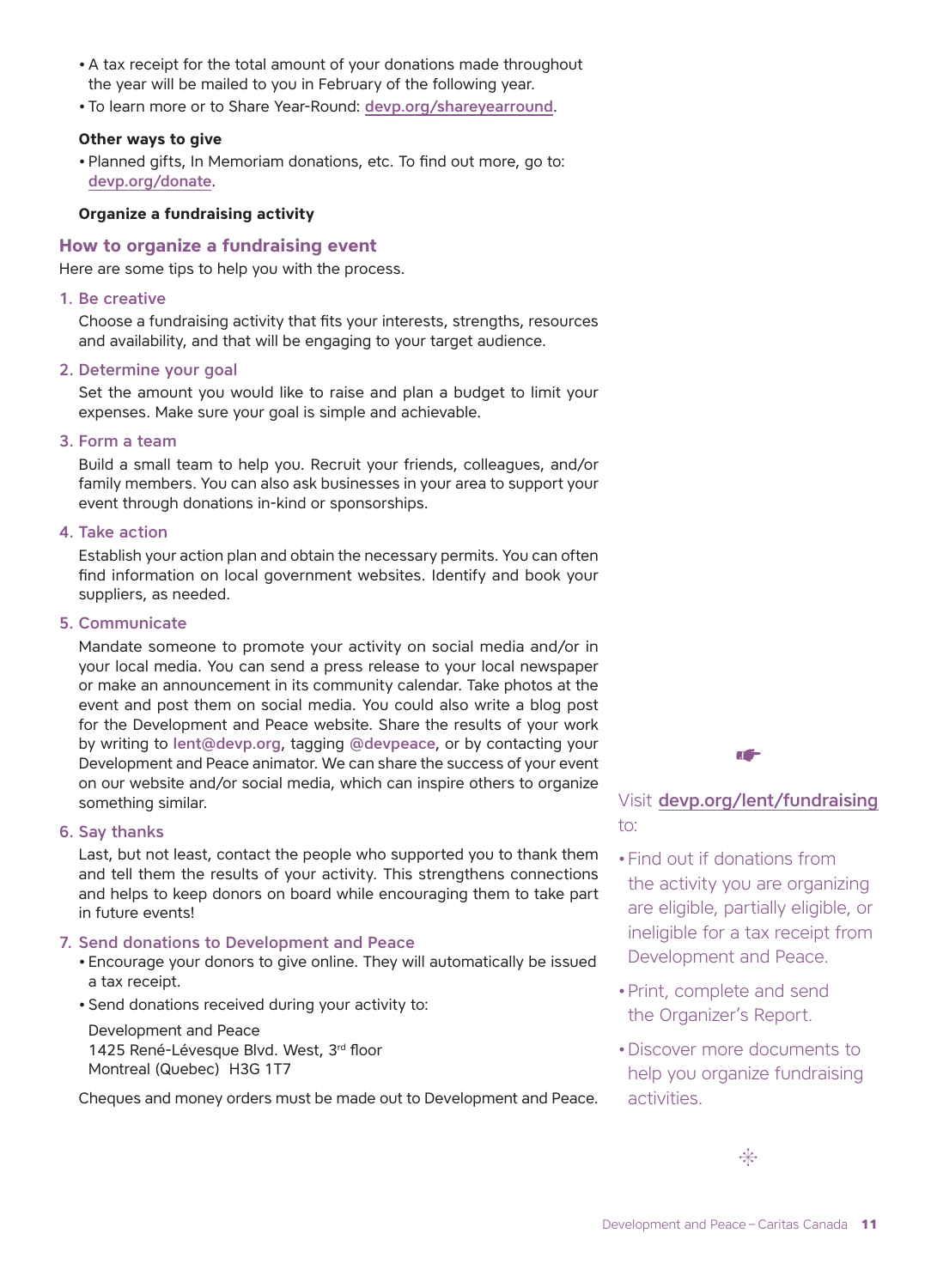# **IDEAS FOR FUNDRAISING ACTIVITIES**

**THINKfast –** This 25-hour fast is an interactive learning experience for young people with a passion for social justice. There are multiple activities available online that can provide a hands-on experience of the issues surrounding poverty and injustice. Consider creating a personal or online fundraising page to help collect donations. For more information: [devp.org/thinkfast](http://www.devp.org/thinkfast)



**Solidarity Calendar –** Obtain the Development and Peace Solidarity Calendar and follow it with your family. Each week, gather your spare change in a jar to donate at the end of Lent. This calendar will also be available as a mobile app that can be downloaded starting February 1.

**Walk-a-thon –** An easy-to-organize fundraiser that's accessible to the entire family. Sponsors who support you without participating in the activity can receive a tax receipt.

**Change Jar –** Deposit your coins in a jar at home. When making your donation, if the amount is greater than \$10, you can receive a tax receipt. At work, ask your employer to place a change jar in a visible place. Make sure to indicate